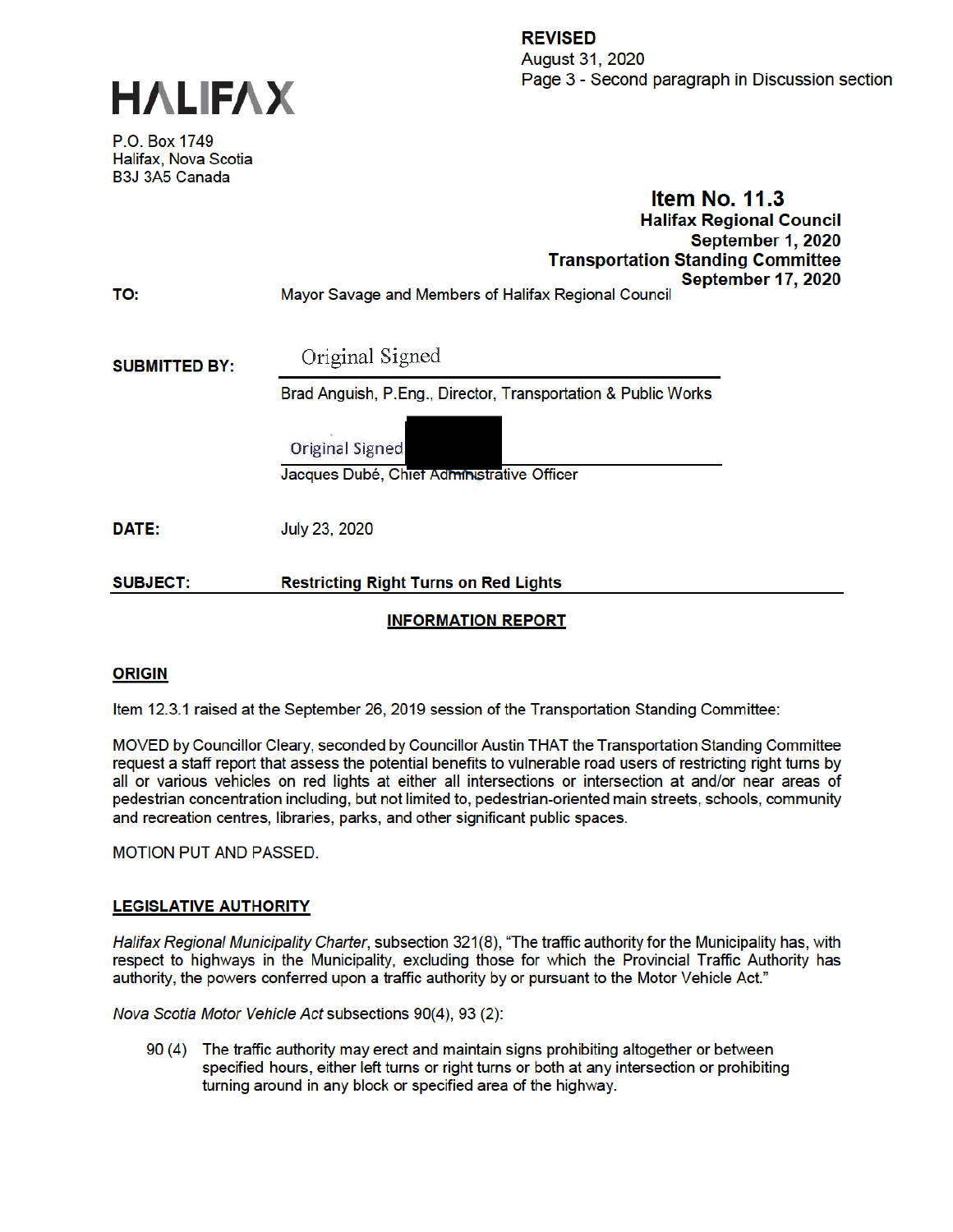93 (2) The drivers of vehicles, pedestrians, and all other traffic approaching or at an intersection or on a part of the highway controlled by any of the traffic signals mentioned in subsection (1) shall act in obedience to the traffic signals in accordance with the following instructions:...

 (e) red light – all traffic facing this signal shall stop at the place marked or the nearest side of the crosswalk but not past the signal and shall remain stopped while facing this signal, provided that vehicular traffic may…

 (ii) if a stop is first made and the movement can be made in safety and is not prohibited by sign, proceed to make a right turn,.…

But, in each case, vehicular traffic shall yield the right of way to pedestrians lawfully in a crosswalk and all other traffic lawfully proceeding through an intersection or on a highway.

### **BACKGROUND**

The Nova Scotia Motor Vehicle Act (MVA) provides for drivers to perform a right turn facing a red signal, provided a stop is first made, the turn can be made safely, and if the movement is not prohibited by a sign. Therefore, this type of movement is similar to right turns at stop-sign controlled intersections.

The MVA provides the ability for the Municipal Traffic Authority to erect and maintain signs prohibiting right turns at any intersection, including prohibitions to right turns on red signals at any or all signalized intersections.

The idea of restricting right turns on a red signal as a means of improving safety for vulnerable road users at all or at a select group of signalized intersections has been put into effect in other North American jurisdictions. There is, however, limited data evidence to support the need for, or to quantify the effectiveness of, such restrictions on a system-wide basis. An informational report by The Institute of Transportation Engineers on the current state of practice is expected late 2020.

Montreal Island is the only area in Canada where a blanket right turn on red prohibition exists. In 2003 the Quebec Ministry of Transportation made the decision to allow right turns on a red signal, unless expressly prohibited by signage. This decision was made after a pilot study allowing right turns on red had shown there was no significant impact to the number of collisions due to right turns facing a red signal. Montreal Island is the only area where the restriction was maintained through signage at all entrances to the Island and at the airport.

### **DISCUSSION**

The Province of Nova Scotia and Halifax Regional Municipality follow guidelines from the Transportation Association of Canada (TAC) Manual of Uniform Traffic Control Devices for Canada on where the Right Turn on Red Traffic Signal Prohibited sign should be considered. These guidelines are based on best practices of Canadian jurisdictions and ensure consistent application of restrictions only where required following engineering review. Following these guidelines, the Right Turn on Red (RTOR) prohibition may be appropriate if any of the following conditions exist:

- a) Inadequate sight distance or restrictive geometrics.
- b) Irregular intersection with more than four approaches and multi-phase control.
- c) Conflicts with an exclusive pedestrian phase.
- d) The existence of unusual movements such as double left turns by opposing traffic or double right turns.
- e) A history of right turn on red collisions on a particular approach.
- f) The proximity of a railroad crossing with signal pre-emption on that approach.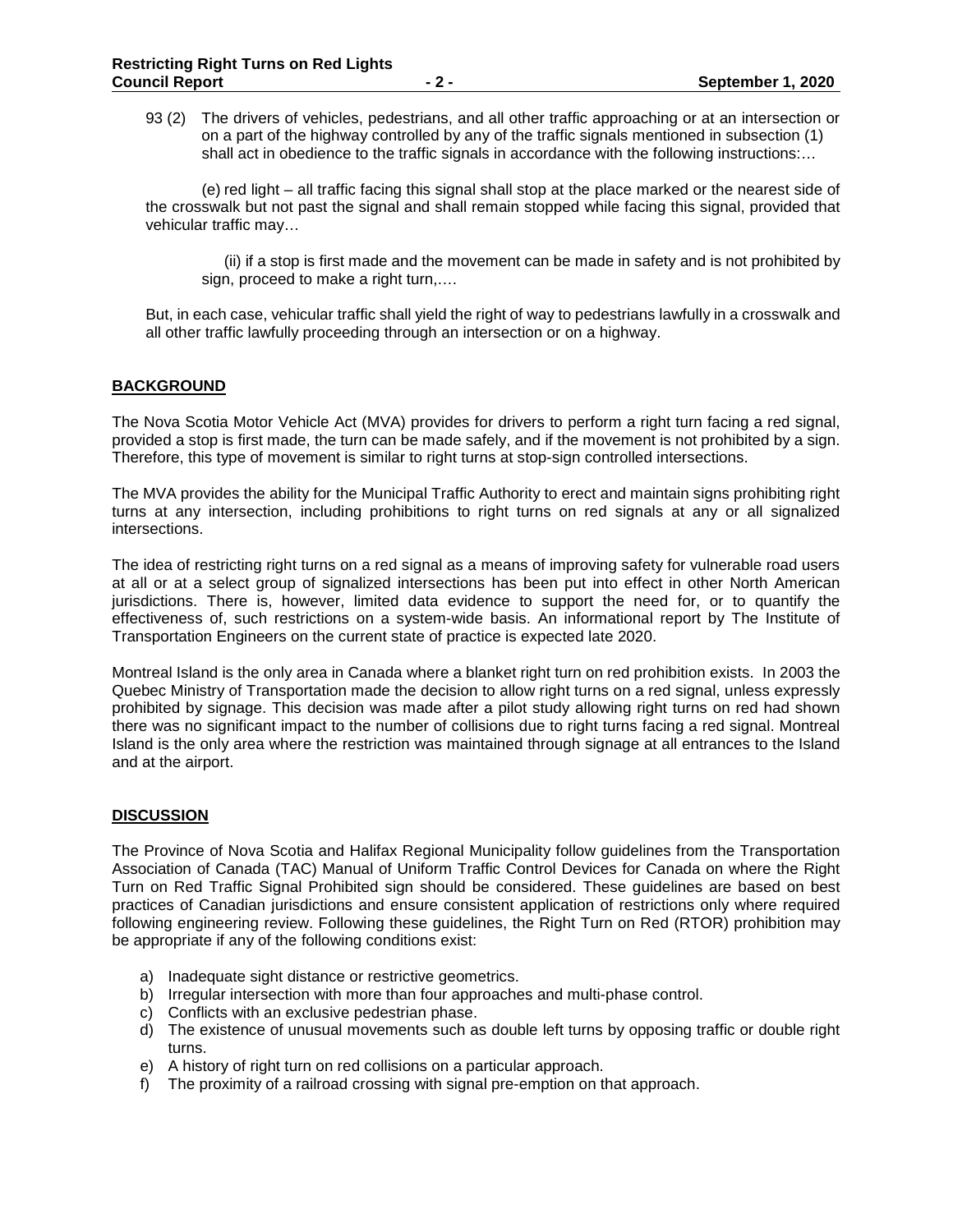Based on these guidelines, the Municipality has installed RTOR restrictions on one or more approaches at 23 signalized intersections. Most recently, 'No Right Turn on Red' signs had been installed at the signalized intersections along the South Park protected bike lane on the approaches where protected bike boxes had been implemented.

Available pedestrian collision data from 2015 to 2019 indicates that right turn vehicle maneuvers at signalized intersections account for approximately 9.4% of all pedestrian-related collisions. This includes right turns on a red signal as well as right turns on a green signal totalling 79 collisions. The attributes of the collision data do not easily provide for analysis of only right turn on red collisions. Conducting a statistically sound study to quantify the safety risk would be difficult without the ability to fully separate collisions with right turning vehicles under RTOR or under green display, and without the ability to distinguish the pedestrian (or cyclist) movements preceding a collision. This level of analysis relies on the amount of detail responding officers include in the collision reports.

Collision reports containing enough information to determine whether the collision was related to a right turn on red were available for only 39 of the right turn pedestrian collisions at signalized intersections over the five-year period. Nineteen of these were confirmed as RTOR related. Collision reports were not available for 35 of the right turn collisions given restrictions to access to the hard copies due to Covid-19 office closures. Five collisions had collision reports available with insufficient detail to determine the nature of the collision.

In the current permissive RTOR scenario, the potential for conflict exists between pedestrians approaching from the right in the crosswalk perpendicular to the vehicular approach and the driver monitoring for a gap in traffic approaching from the left. On a multi-lane approach, these drivers may often encroach into the perpendicular crosswalk to look for a gap in approaching traffic. The speeds of vehicles are very low, however, given the requirement for vehicles to stop before proceeding. For this reason, potential severity is low.

Restricting right turns to only occur on the green signal shifts a greater risk of conflict to the parallel crosswalk, where vehicles are accelerating through the turn, and the attention of the driver is potentially shared between opposing left turning traffic and pedestrians in the crosswalk.

Where leading pedestrian intervals (LPI) are implemented at select signalized locations, there could be potential for conflict between pedestrians crossing the parallel crosswalk on the leading walk phase and the driver turning right on a red phase, not anticipating pedestrians crossing on a red phase at the same time. Static or dynamic No Right Turns on Red signs are often considered to control right turns on red so that pedestrians get the full advantage of an LPI, though it is not required in all cases and should be considered on a case by case basis where this conflict is identified.

There are several things to consider when it comes to an overall restriction of right turns on red:

- 1) Given the current legislation allowing right turns on a red signal following a stop, additional signage would be required on all approaches at every signalized location. There are currently 274 signalized intersections.
- 2) There are an additional 30 signalized intersections which are under provincial jurisdiction. A consistent system-wide restriction to right turn on red would require approval from the Provincial Traffic Authority for those locations with applicable pedestrian crossings.
- 3) Allowing right turns only on the green signal, along with the corresponding through and left turn movements, and at the same time as the pedestrian walk phase puts all the conflicting movements competing for green time. This increases the risk of collisions by right turning vehicles. Whereas, currently they need to stop and only proceed when safe to do so.
- 4) With right turns permitted only on a green signal the increased conflict at the parallel crosswalk during the green and corresponding walk phase is coupled with an increased risk of severity due